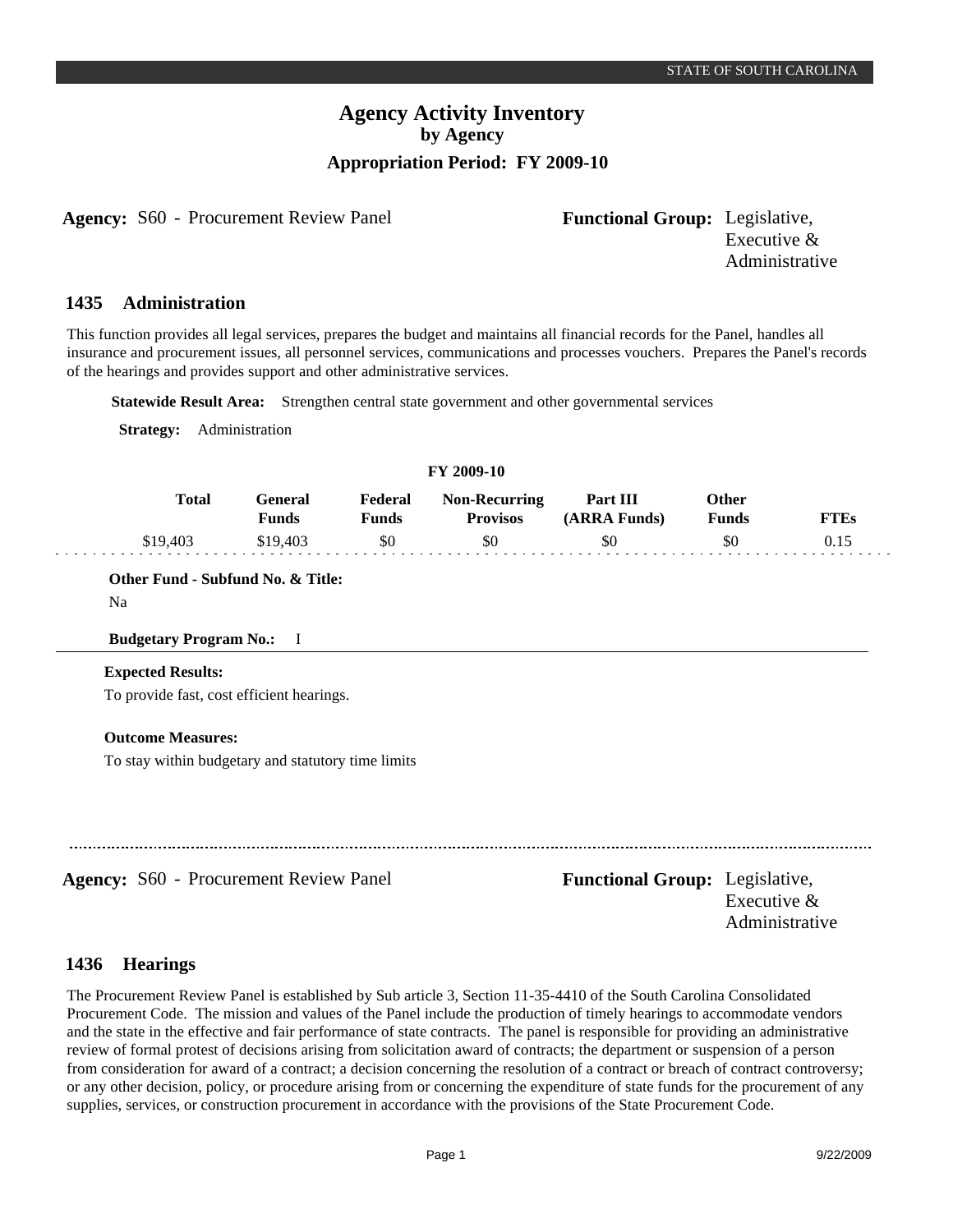# **Agency Activity Inventory by Agency**

## **Appropriation Period: FY 2009-10**

**Statewide Result Area:** Strengthen central state government and other governmental services

**Strategy:** Provide effective and efficient Other Governmental Services which are required by law and/or pertinent to the lives of citizens.

## **FY 2009-10**

| <b>Total</b> | Feneral<br>Funds | Federal<br>Funds | <b>Non-Recurring</b><br><b>Provisos</b> | Part III<br>(ARRA Funds) | Other<br><b>Funds</b> | FTEs |
|--------------|------------------|------------------|-----------------------------------------|--------------------------|-----------------------|------|
| 230          | \$74 239         | \$0              | \$0                                     | \$0                      | \$3,000               | 1.85 |

## **Other Fund - Subfund No. & Title:**

3035 Operating Revenue

## **Budgetary Program No.:** I

## **Expected Results:**

To provide fast, cost efficient hearings which produce timely orders.

## **Outcome Measures:**

To stay within budgetary and statutory time limits. The panel received six cases in 08-09. This number reflects the stability of the panel's twenty seven years of precedent provided to the procurement process.

................................

**Agency:** S60 - Procurement Review Panel Functional Group: Legislative,

Executive & Administrative

### **4.04% Mid-Year Reduction 9998**

4.04% Mid-Year Reduction

**Statewide Result Area:** Strengthen central state government and other governmental services

**Strategy:** FY 2009-10 4.04% Mid-Year Reduction

| Federal      |                                         |                          |                              |             |
|--------------|-----------------------------------------|--------------------------|------------------------------|-------------|
| <b>Funds</b> | <b>Non-Recurring</b><br><b>Provisos</b> | Part III<br>(ARRA Funds) | <b>Other</b><br><b>Funds</b> | <b>FTEs</b> |
| \$0          | \$0                                     | \$0                      | \$0                          | 0.00        |
|              |                                         |                          |                              |             |

**Budgetary Program No.:** NA